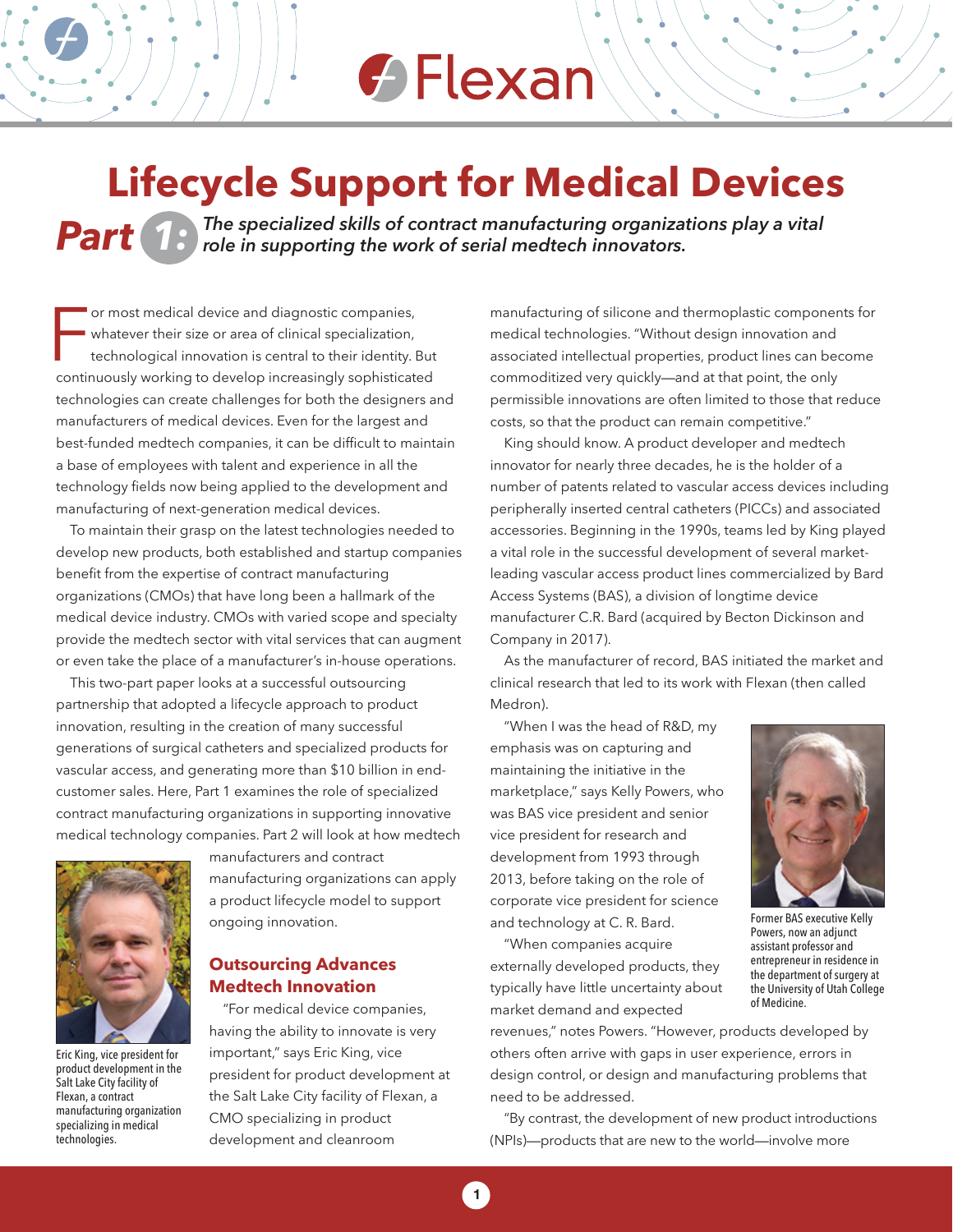# **G** Flexan



Figure 1. A novel catheter designed by BAS and Medron (Flexan), taking advantage of better bifurcation techniques for multilumen access.

unknowns and risks, arising in areas such as design characteristics, clinical use, market demand, design tradeoffs, potential failure modes, and the application of unproven solutions," says Powers. "But if done well, using the right processes, organically developed products can cost much less in development, solve previously unsolved problems in novel ways, and deliver products that precisely meet the needs of customers.

"As companies become larger and more successful, however, there is a natural deterioration that affects most companies' ability to innovate," says Powers. "They become bureaucratic,

more risk averse, and less creative, resulting in changed alignments of incentives that inhibit new product development. At Bard, we found ways to preserve the entrepreneurial spirit, but it required constant vigilance to preserve the team culture and its alignments."

To move products toward commercialization efficiently, says Powers, it is important for manufacturers to partner with medtech CMOs that provide full-service support for product research and development (R&D), verification and validation testing, process engineering, supply chain management, manufacturing, distribution, and many other tasks. Engaging a full-service CMO as a product development partner can reduce a manufacturer's time to market, while ensuring compliance with applicable regulatory requirements and best practices.

"Acquisitions can keep a medtech company's market initiative going, but in our work with Medron (Flexan), we preferred to be working on new product introductions because that was where we could grow the business and add the most value," says Powers.

"Innovation was critical for our project to develop PICC lines that could be used in novel vascular access applications," King recalls. "This was true for the catheter materials, features, accessories, and equipment needed for clinical catheter placement" (Table 1).

#### **A PICC Opportunity**

In a sector as competitive as the medical device industry, even large companies with specialized field expertise and established

| <b>Category</b>                  | <b>Silicone</b>                   | <b>TPE</b>                | <b>PVC</b>                                               |
|----------------------------------|-----------------------------------|---------------------------|----------------------------------------------------------|
| <b>Healthcare classification</b> | FDA and USP Class VI, implantable | FDA and USP Class VI      | FDA, USP Class VI, and NSF                               |
| <b>Biocompatibility</b>          | Excellent                         | Good                      | Good                                                     |
| <b>Toxicity</b>                  | Negligible                        | Low                       | Low                                                      |
| <b>Flexibility</b>               | Excellent                         | Fair                      | Fair                                                     |
| Feel                             | Excellent                         | Good                      | Fair                                                     |
| Color                            | Excellent                         | Good                      | Fair                                                     |
| <b>Type</b>                      | Thermoset elastomer               | Thermoplastic, recyclable | Thermoplastic, flexible with<br>plasticizers, recyclable |
| <b>Sterilization</b>             | Yes                               | Yes                       | Yes                                                      |
| <b>Resistance to oils</b>        | Good                              | Poor                      | Poor                                                     |
| <b>Resistance to acids</b>       | Good                              | Excellent                 | Good                                                     |
| <b>Resistance to bases</b>       | Good                              | Excellent                 | Excellent                                                |
| Temperature range (°F)           | $-58$ to 446                      | $-50$ to 210              | $-30$ to 200                                             |

Table 1. Flexan is experienced in materials selection for vascular access and surgical specialty products, and specializes in silicone rubber and thermoplastic extrusion for a wide variety of medical devices, including catheters, wound drains, and irrigation tube sets. Here, a comparison of silicone, thermoplastic elastomers (TPE), and polyvinyl chloride (PVC), showing the superiority of silicone across a wide range of characteristics.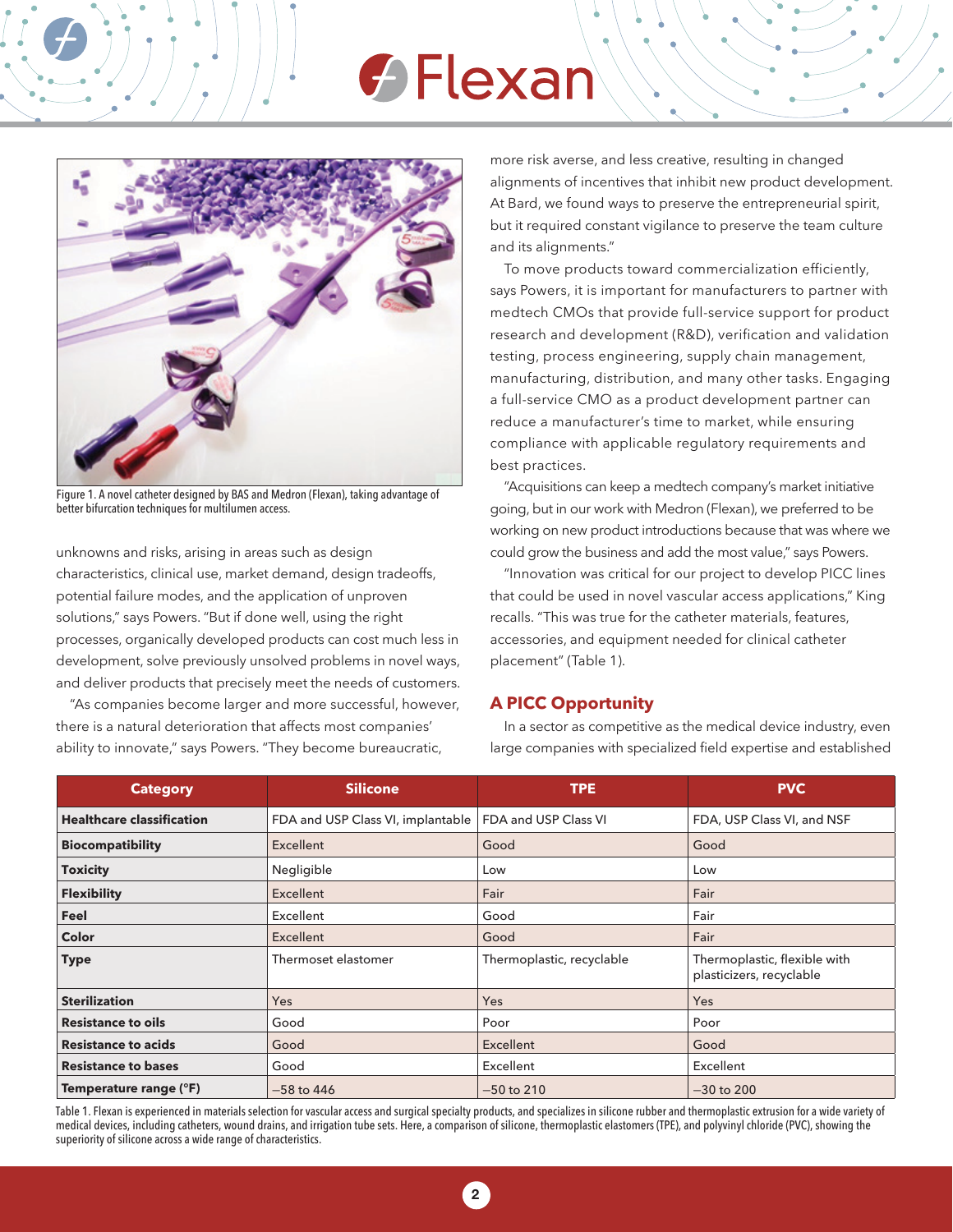# $\bigcirc$  Flexan

market dominance can rarely afford to rest on the strength of their current product portfolio. Patient diagnostics and input from healthcare professionals often reveal unmet clinical needs that are crying to be addressed, and technological advances frequently lead to ideas for new products that can outcompete and displace existing devices (Figure 1).

Taking on the work of innovating in a competitive market involves more than just waiting for the light bulb to go on, says King. "When undertaking product innovation, challenges include finding the formula for identifying previously unrecognized clinical needs and ensuring that the envisioned product will meet those clinical needs."

"Of course, we served clinicians and patients, so we were very focused on doing things that were meaningful to them," says Powers. "This was only possible with constant effort to gain and maintain an intimate clinical connection and customer insight.

"Our product development teams included not only R&D engineers and marketing managers but also quality engineering and regulatory affairs colleagues," Powers adds. "This was not only more fun and engaging for members of the team but bringing in different perspectives results in better products. And as a group, we all spent time reading the relevant literature, observing cases, conducting interviews and surveys, and analyzing market data—all done in a systematic and reproducible way."



Figure 2. Flexan Split Sheath Introducers feature a smooth tip transition that facilitate placement by the physician.



Figure 3. The development cycle, staying ahead of the curve with next-generation products.

Powers offers the example of peripherally inserted central catheters (PICCs). In the 1990s, PICCs were a well-known option for intravenous drug delivery with relatively low market penetration and little product differentiation among competitors. "By gaining a deep clinical understanding, the BAS team was able to determine that the greatest market potential was to address the needs of unserved patients specifically, patients who would be better served with a PICC than with other access options but who weren't being served because PICCs were difficult to teach and learn, didn't accommodate bedside placement by nurses, and lacked some of the utility needed by patients.

"In just that way, we identified a number of important unmet needs and developed whole families of very successful products and insertion tools," Powers adds. In the case of BAS's successful PowerPICC product (Figure 2), he says, "once we understood the user needs and product requirements, we were able to leverage our relationship with Medron (Flexan) and especially the company's skill in developing a product designed for manufacturing, to bring resources to bear and develop the product quickly.

"Understanding the problem was the critical step but having a relationship with Medron (Flexan) enabled us to immediately develop a product that would solve the problem," says Powers. "Because the companies had already worked together frequently—sharing such things as design controls, data collection practices, and process validation requirements—it was a straightforward step to seamlessly integrate our internal processes with theirs.

"For the PowerPICC product line, the insight of user needs addressed by new product performance was the key